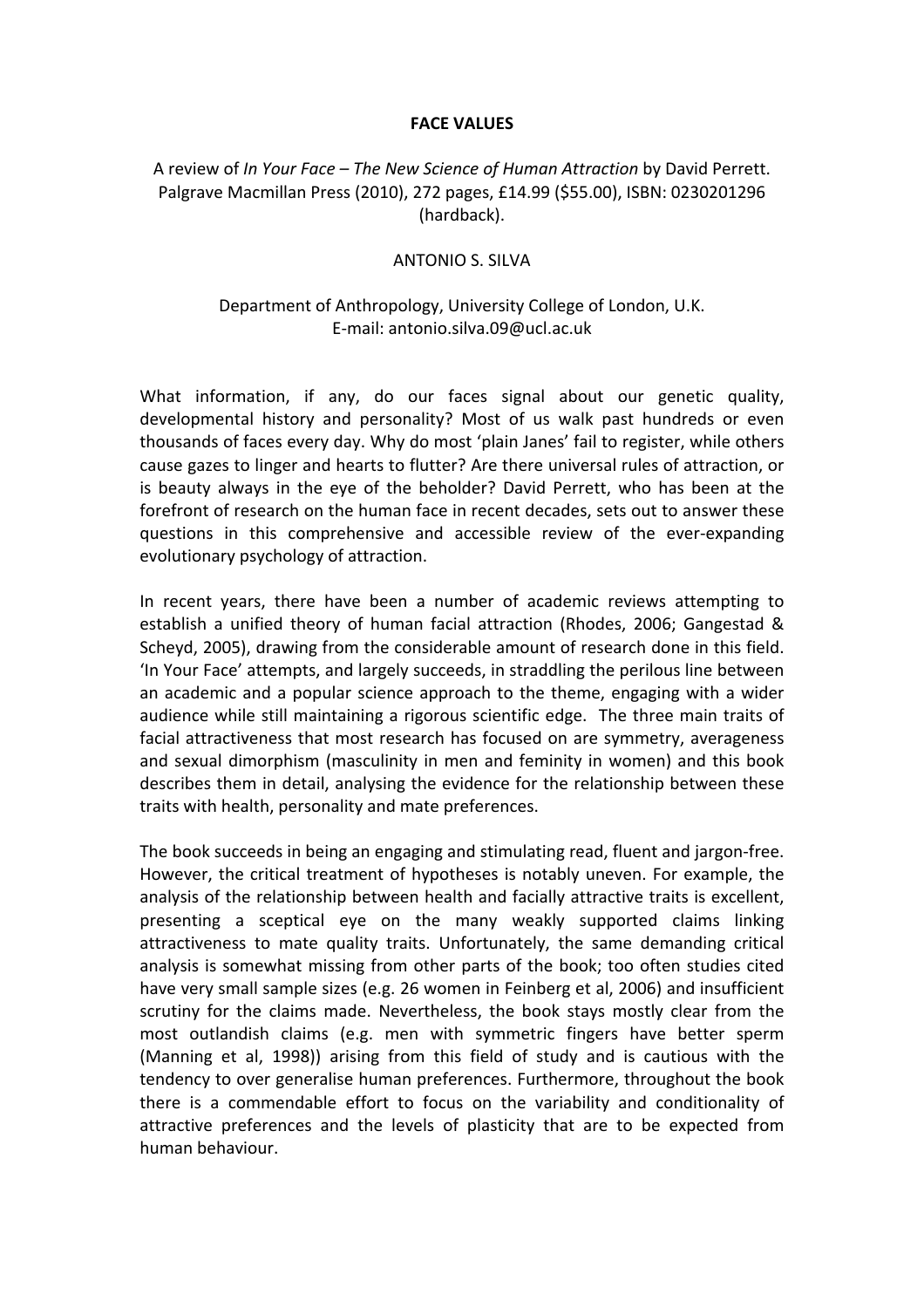Perrett also refrains from using "just so" stories, trying to shoehorn an evolutionary reason for findings that provide little indication of their evolutionary origin. This is a laudable effort that avoids a well known pitfall of some of evolutionary psychology writings, but conversely, at times, it would be interesting for the non-specialist readers to have more imaginative extrapolations on why, for instance, women prefer to look at attractive faces of both sexes and men tend to prefer to only look at attractive women's faces.

The book provides a broad outlook on the current state of research on facial attractiveness and it does not shy away from pointing out the inconsistencies and unresolved issues that still are present in this field, with special focus on masculinity and averageness. Research on facial masculinity has yet to provide a clear picture of whether this is, in fact, a preferred trait or not. The female preference towards men with more masculine traits during their fertile period exemplifies the likely trade-off between the advantages of masculine traits and associated higher levels of testosterone (improved health) with the disadvantages (lower levels of parental investment and increased likelihood of desertion). A chapter on sex hormones correctly highlights the likely conditional nature of masculinity preferences and avoids wide generalisations, but seems to be overly reliant on studies where women's ovulatory phase is determined from asking women when their last period was, instead of the more accurate method of hormonal testing, with the former known to produce inconsistent results (Martinez, 1997). Patchy literature is perhaps to be expected from a nascent field of science such as facial attraction but some of these findings should be taken with a pinch of salt.

While the inconsistency of findings on masculinity is well established, the critique on averageness, on the other hand, is more unexpected considering the relative agreement among most researchers on the role of averageness. Perrett's analysis does make some valid points on current thinking - such as the fact that unusual faces are often considered the most attractive (DeBruine et al, 2007) - and he and his team clearly have spent many research hours investigating the role of averageness, but in this section the book loses some momentum with too much emphasis on the minutiae of averageness research

The book is at its most engaging when contextualising facial attractiveness into a wider body of research. The chapter on the ultimate causes of beauty is a good example of this, drawing in findings from animal studies to establish the evolutionary framework behind facial attractiveness and explaining concepts such the handicap principle, runaway processes and the 'sexy son' hypothesis. In this chapter it is also highlighted how some of the key assumptions of human attractiveness research selection and heritability - have so far been devoted sparse attention by the facial attractiveness research community. The heritability of facial attractiveness has barely been investigated, and notably the only study specifically looking at this failed to find a correlation between fathers' and sons' attractiveness (Cornwell & Perrett, 2008). The link between reproductive success and facial attractiveness has also not been well established, with few studies investigating this relationship and with contradictory results being found. Ultimately, this exemplifies that while we may be